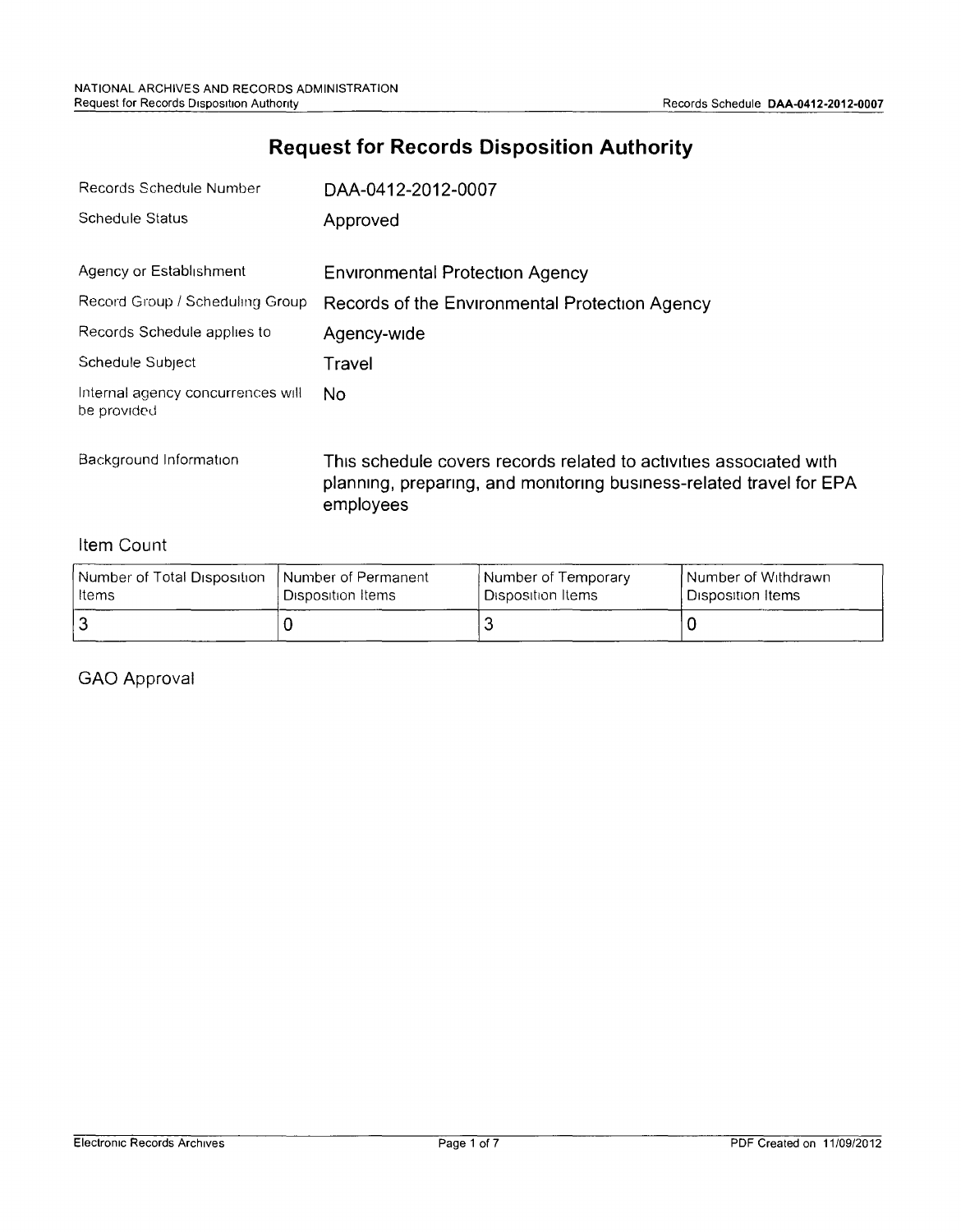## Outline of Records Schedule Items for DAA-0412-2012-0007

| Sequence Number |                                                                                      |
|-----------------|--------------------------------------------------------------------------------------|
|                 | Travel                                                                               |
|                 | Travel records<br>Disposition Authority Number DAA-0412-2012-0007-0001               |
| 12              | Passport application records<br>Disposition Authority Number DAA-0412-2012-0007-0002 |
| 13              | Passports<br>Disposition Authority Number DAA-0412-2012-0007-0003                    |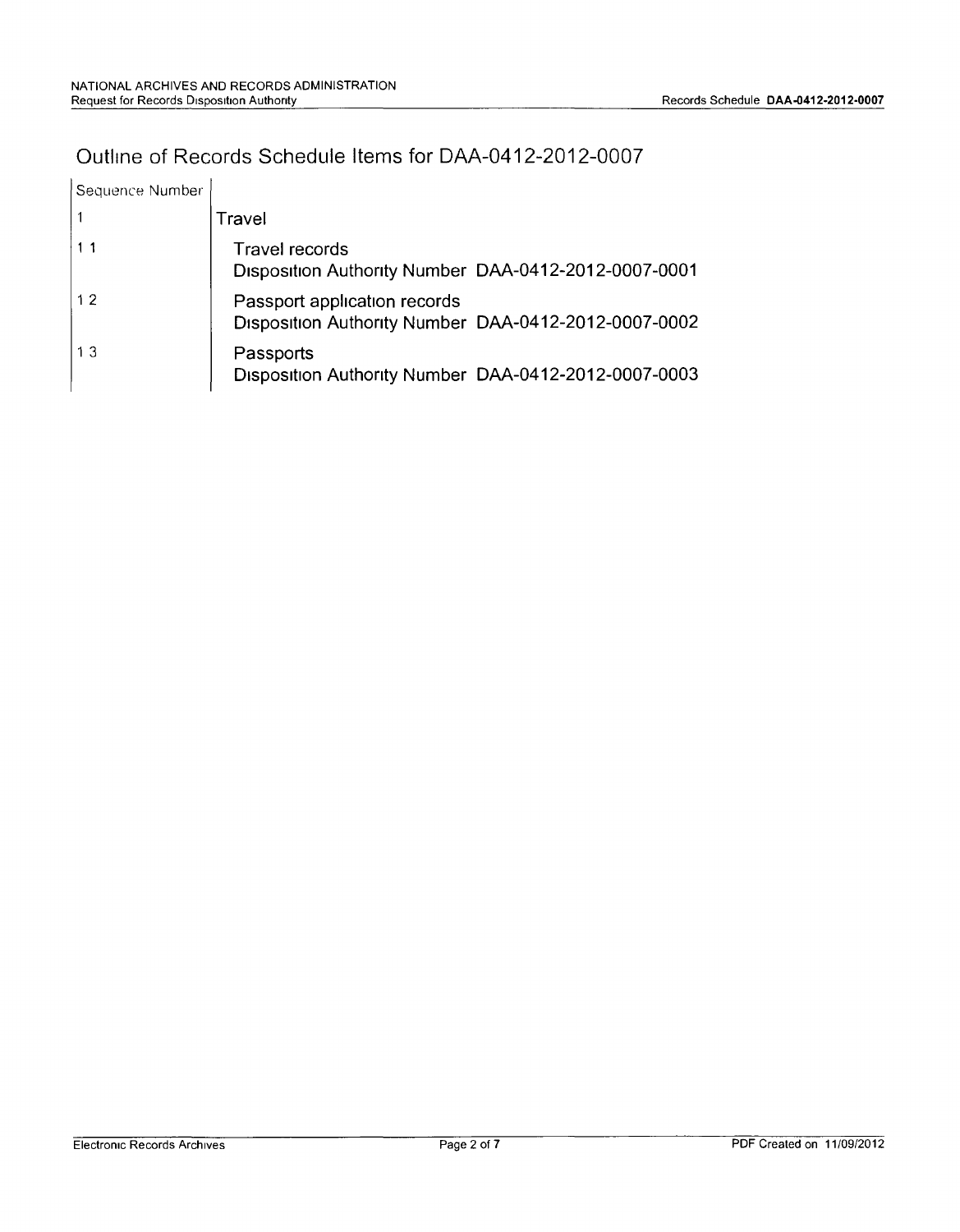### Records Schedule Items

| Sequence Number                    |                                                                                                                                     |                                                                    |                                                                                                                                                                                                                                                                 |
|------------------------------------|-------------------------------------------------------------------------------------------------------------------------------------|--------------------------------------------------------------------|-----------------------------------------------------------------------------------------------------------------------------------------------------------------------------------------------------------------------------------------------------------------|
| 1                                  | Travel                                                                                                                              |                                                                    |                                                                                                                                                                                                                                                                 |
| 11                                 | <b>Travel records</b>                                                                                                               |                                                                    |                                                                                                                                                                                                                                                                 |
|                                    | <b>Disposition Authority Number</b>                                                                                                 |                                                                    | DAA-0412-2012-0007-0001                                                                                                                                                                                                                                         |
|                                    |                                                                                                                                     |                                                                    | Includes, but is not limited to travel authorizations and expenses, including original<br>receipts, and international, third-party, and invitational travel plans and reports<br>Excludes Superfund site-specific travel records which are scheduled separately |
|                                    | Final Disposition                                                                                                                   | Temporary                                                          |                                                                                                                                                                                                                                                                 |
|                                    | Item Status                                                                                                                         | Active                                                             |                                                                                                                                                                                                                                                                 |
|                                    | Is this item media neutral?                                                                                                         | Yes                                                                |                                                                                                                                                                                                                                                                 |
|                                    | Do any of the records covered<br>by this item currently exist in<br>electronic format(s) other than e-<br>mail and word processing? | Yes                                                                |                                                                                                                                                                                                                                                                 |
|                                    | Do any of the records covered<br>by this item exist as structured<br>electronic data?                                               | Yes                                                                |                                                                                                                                                                                                                                                                 |
|                                    | Manual Citation                                                                                                                     |                                                                    | Manual Title                                                                                                                                                                                                                                                    |
|                                    | EPA 1010 Item a                                                                                                                     |                                                                    |                                                                                                                                                                                                                                                                 |
|                                    | <b>GRS or Superseded Authority</b><br>Citation                                                                                      | N1-412-06-22b<br>N1-412-06-22e<br>N1-412-06-22f<br>N1-412-07-66/16 |                                                                                                                                                                                                                                                                 |
|                                    | <b>Disposition Instruction</b>                                                                                                      |                                                                    |                                                                                                                                                                                                                                                                 |
|                                    | Cutoff Instruction<br>Close at end of fiscal or calendar year                                                                       |                                                                    |                                                                                                                                                                                                                                                                 |
|                                    | Retention Period                                                                                                                    | Destroy 6 year(s) and 3 month(s) after file closure                |                                                                                                                                                                                                                                                                 |
|                                    | Additional Information                                                                                                              |                                                                    |                                                                                                                                                                                                                                                                 |
|                                    | GAO Approval                                                                                                                        | Not Required                                                       |                                                                                                                                                                                                                                                                 |
| 12<br>Passport application records |                                                                                                                                     |                                                                    |                                                                                                                                                                                                                                                                 |
|                                    | <b>Disposition Authority Number</b>                                                                                                 |                                                                    | DAA-0412-2012-0007-0002                                                                                                                                                                                                                                         |
|                                    | Final Disposition                                                                                                                   | Temporary                                                          |                                                                                                                                                                                                                                                                 |
|                                    | Item Status                                                                                                                         | Active                                                             |                                                                                                                                                                                                                                                                 |
| Electronic Records Archives        |                                                                                                                                     | Page 3 of 7                                                        | PDF Created on 11/09/2012                                                                                                                                                                                                                                       |

 $\epsilon$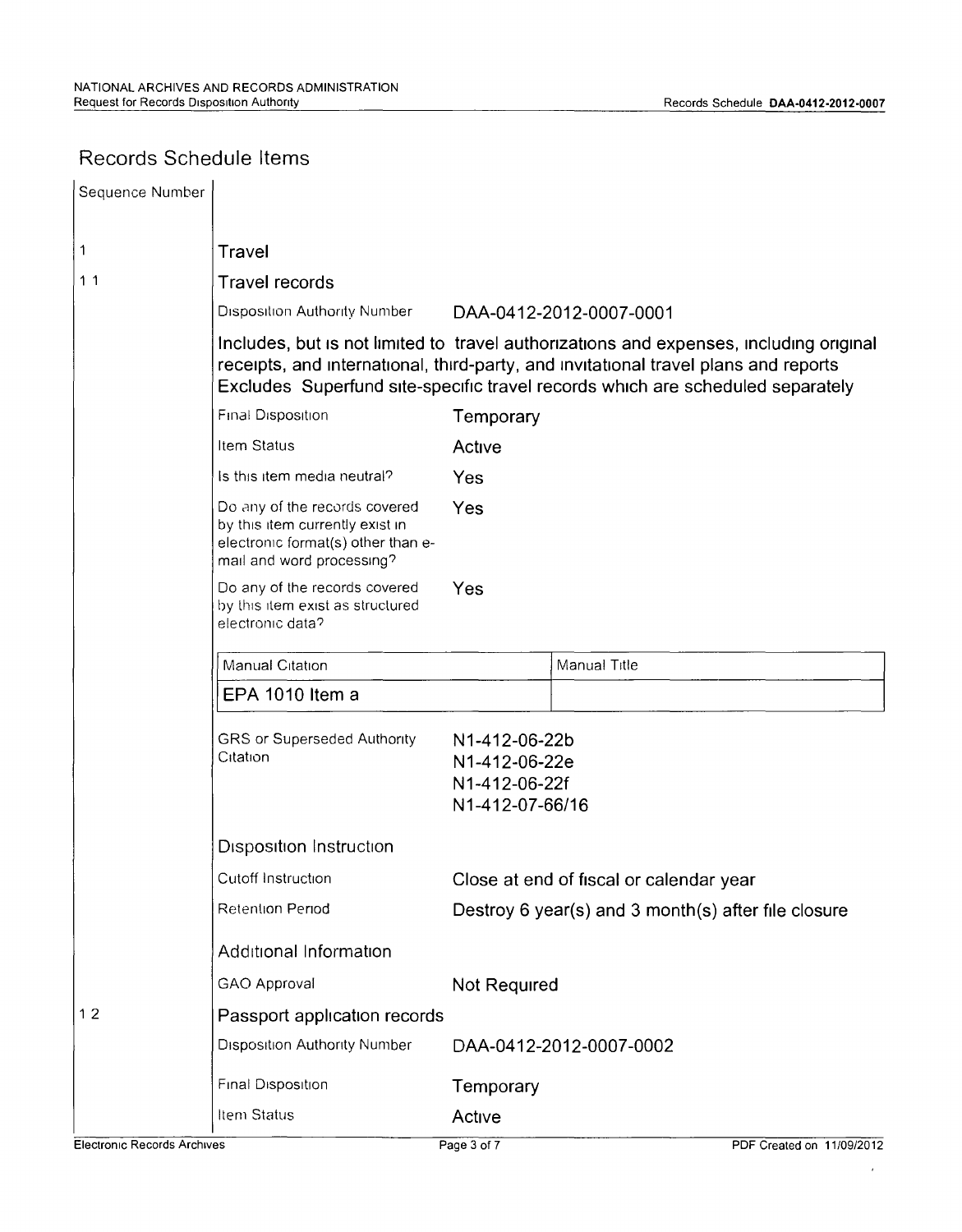| Is this item media neutral?                                                                                                         | Yes                                                                                            |              |  |
|-------------------------------------------------------------------------------------------------------------------------------------|------------------------------------------------------------------------------------------------|--------------|--|
| Do any of the records covered<br>by this item currently exist in<br>electronic format(s) other than e-<br>mail and word processing? | Yes                                                                                            |              |  |
| Do any of the records covered<br>by this item exist as structured<br>electronic data?                                               | Yes                                                                                            |              |  |
| Manual Citation                                                                                                                     |                                                                                                | Manual Title |  |
| EPA 1010 Item b                                                                                                                     |                                                                                                |              |  |
| <b>GRS or Superseded Authority</b><br>Citation                                                                                      | <b>GRS 9/5a</b>                                                                                |              |  |
| <b>Disposition Instruction</b>                                                                                                      |                                                                                                |              |  |
| Cutoff Instruction                                                                                                                  | Close when employee separates or transfers, or at<br>end of calendar year, whichever is sooner |              |  |
| Retention Period                                                                                                                    | Destroy 3 year(s) after file closure                                                           |              |  |
| Additional Information                                                                                                              |                                                                                                |              |  |
| <b>GAO Approval</b>                                                                                                                 | Not Required                                                                                   |              |  |
| Passports                                                                                                                           |                                                                                                |              |  |
| Disposition Authority Number                                                                                                        | DAA-0412-2012-0007-0003                                                                        |              |  |
| <b>Final Disposition</b>                                                                                                            | Temporary                                                                                      |              |  |
| Item Status                                                                                                                         | Active                                                                                         |              |  |
| Is this item media neutral?                                                                                                         | Yes                                                                                            |              |  |
| Do any of the records covered<br>by this item currently exist in<br>electronic format(s) other than e-<br>mail and word processing? | No                                                                                             |              |  |
| Manual Citation                                                                                                                     |                                                                                                | Manual Title |  |
| EPA 1010 Item c                                                                                                                     |                                                                                                |              |  |
|                                                                                                                                     |                                                                                                |              |  |
| <b>Disposition Instruction</b>                                                                                                      |                                                                                                |              |  |
| Cutoff Instruction                                                                                                                  | Close when employee separates or transfers                                                     |              |  |
| Retention Period                                                                                                                    | Transfer to new agency or return to the Department<br>of State                                 |              |  |

 $13$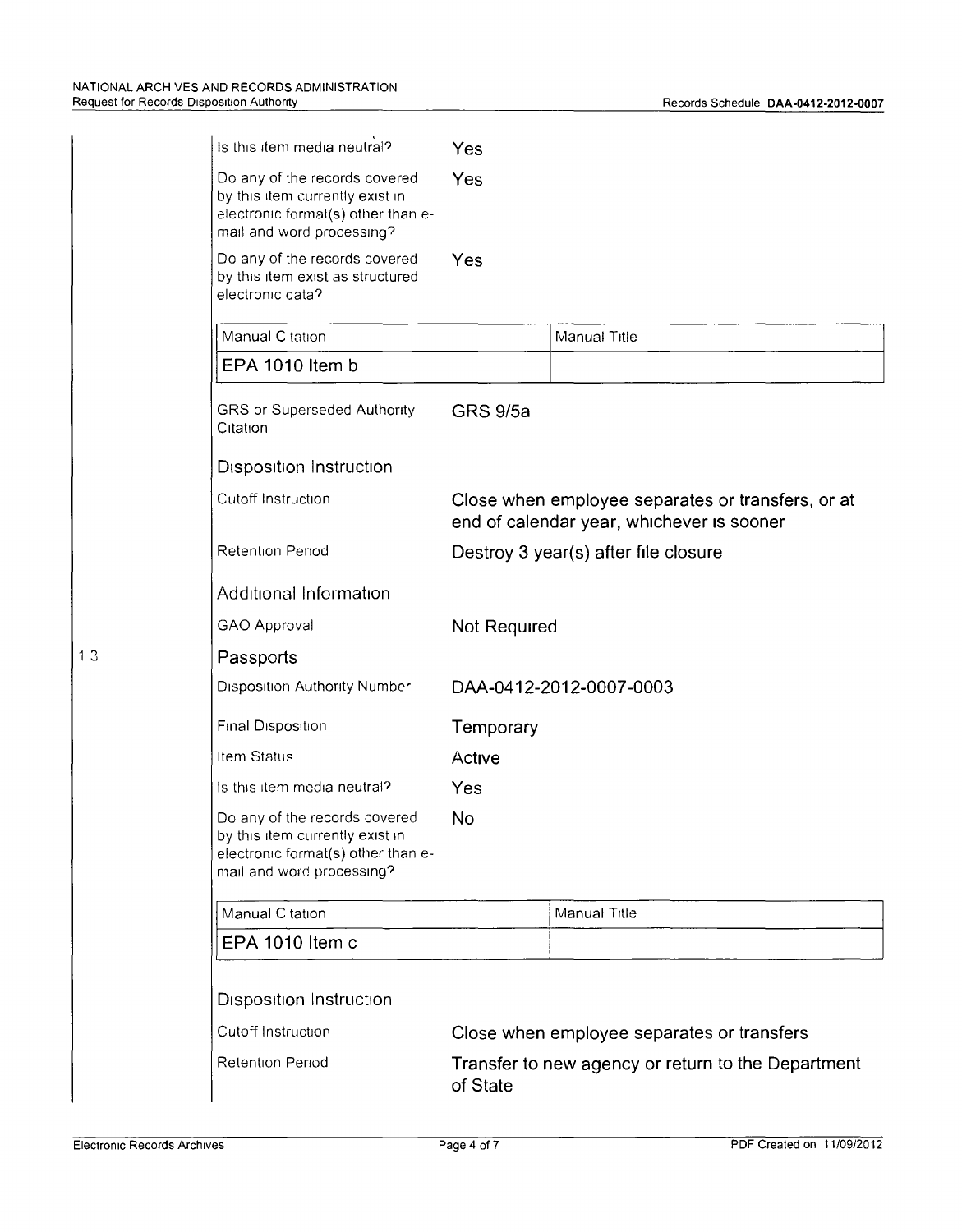Additional Information

GAO Approval **Not Required**